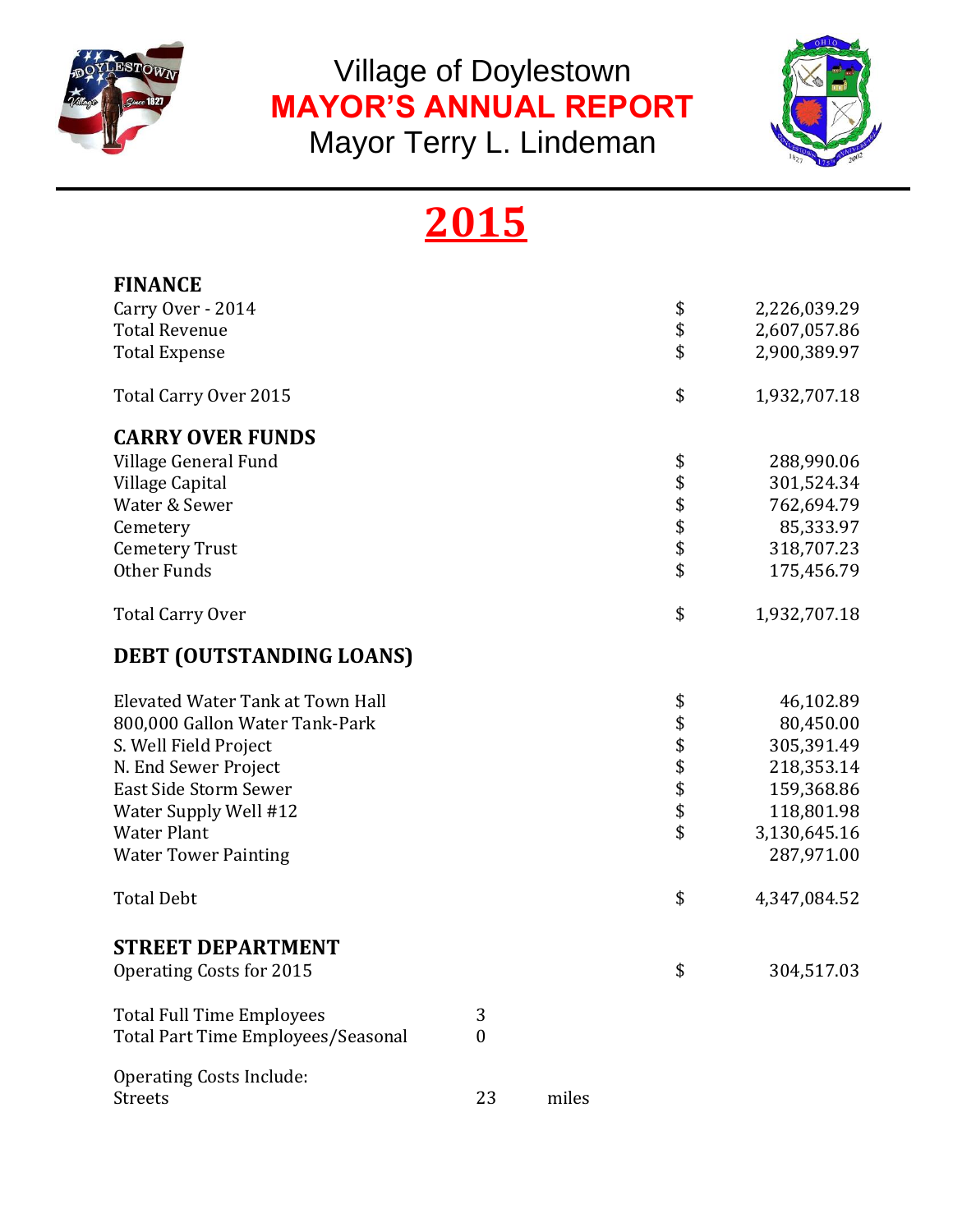| <b>Storm Sewer and Ditches</b>                                                                        | 45           | miles       |                    |
|-------------------------------------------------------------------------------------------------------|--------------|-------------|--------------------|
| Sidewalks                                                                                             | 31.5         | miles       |                    |
| <b>Asphalt Maintenance</b>                                                                            |              |             |                    |
| #301 Base                                                                                             | 8.0          | tons        |                    |
| #404 Hot                                                                                              | 25.8         | tons        |                    |
| #405 Cold                                                                                             | 21.7         | tons        |                    |
| Winter Mix (used on streets)                                                                          | 25           | tons        |                    |
| <b>Other Maintenance</b>                                                                              |              |             |                    |
| <b>Centerline Striping</b>                                                                            | 6            | miles       |                    |
| Crosswalks/Parking Spaces Painted                                                                     | $\mathbf{1}$ | miles       |                    |
| Uneven sidewalks repaired                                                                             | 1,961        | Square feet |                    |
| <b>Improvements To Streets</b>                                                                        |              |             |                    |
| Leveled and sealed Church, Frederick, Elmwood, Collier,<br>$\bullet$<br>Maple Streets                 |              |             | \$<br>188,152.00   |
| Installed sidewalk on Maple Street<br>$\bullet$                                                       |              |             | 21,600.00          |
| Installed 100 feet 12 inch on Orchard Street<br>$\bullet$                                             |              |             |                    |
| Installed 60 feet 12 inch on Church Street                                                            |              |             |                    |
| Other Projects:                                                                                       |              |             |                    |
| Brush Pick Up                                                                                         | 230          | Yards       |                    |
| Leaf Pick Up                                                                                          | 2,000        | Yards       |                    |
| Road Salt Used in 2015                                                                                | 880          | Tons        |                    |
| <b>Mosquito Spraying</b>                                                                              |              |             |                    |
| Sprayed 12 times and used 70 gallons of insecticide                                                   |              |             |                    |
| New Equipment:                                                                                        |              |             |                    |
| None                                                                                                  |              |             | \$                 |
|                                                                                                       |              |             |                    |
| <b>PLANNING</b>                                                                                       |              |             |                    |
| Operating costs for 2015                                                                              |              |             | \$<br>1,850.00     |
| <b>ZONING DEPARTMENT</b>                                                                              |              |             |                    |
|                                                                                                       |              |             | \$                 |
| Operating costs for 2015<br>Number of new homes built 2015                                            | 3            |             | 7,244.08           |
| Total construction cost of homes                                                                      |              |             |                    |
|                                                                                                       |              |             | \$<br>592,000.00   |
| Total construction costs within the Village which include new<br>construction as well as improvements |              |             | \$<br>1,186,611.00 |
| Zoning Permits issued                                                                                 | 32           |             |                    |
| Right of Way Permits issued                                                                           | 16           |             |                    |
| <b>ECONOMIC DEVELOPMENT</b>                                                                           |              |             |                    |
| <b>Operating Costs for 2015</b>                                                                       |              |             | \$<br>0.00         |
| Part time Employee                                                                                    |              |             |                    |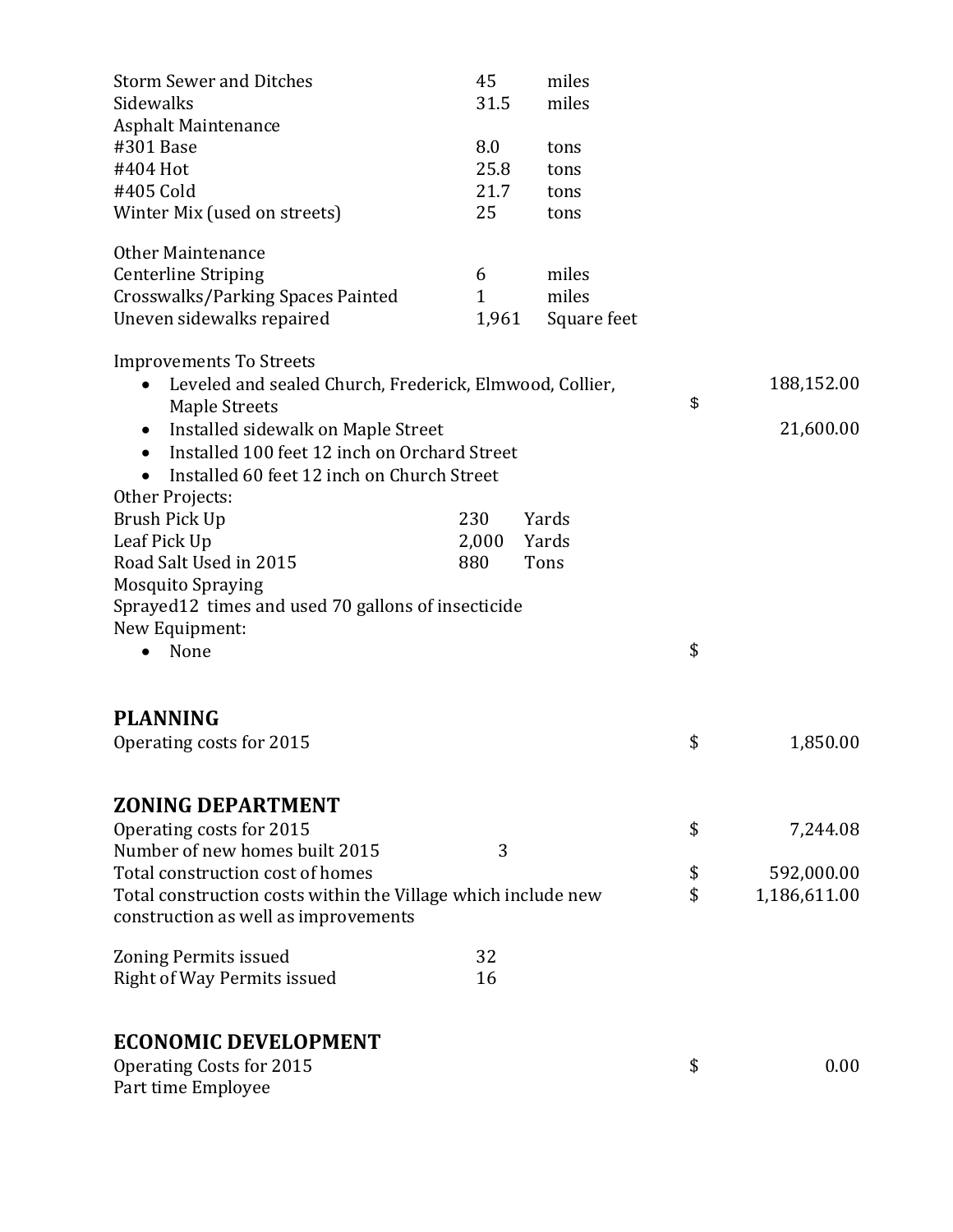## **PARKS**

Operating Costs for 2015  $\qquad \qquad$  42,732.51 Part time Employee/Seasonal Employee 2

The Parks Department maintain three (3) parks: Memorial, Gilcrest, Paridon, the Bandstand and all four corners of the square as well as the Gene Daniel Community Center, the Gazebo downtown and the intersection of Gates Street and S.R. 585

| <b>Memorial Park Pavilion Rentals</b> | 45  | Paid |
|---------------------------------------|-----|------|
|                                       | 35  | Free |
| Gene Daniel Community Center Rentals  | 142 |      |

Major Improvements of the Parks include:

| <b>GDCC Handicap Ramp Replaced</b><br>$\bullet$                     | 5,400.00       |
|---------------------------------------------------------------------|----------------|
| <b>GDCC Back Porch Repaired</b>                                     | \$<br>1,700.00 |
| Fence Installed Behind GDCC<br>$\bullet$                            | \$<br>4,300.00 |
| <b>Electrical Repairs to Pavilion</b>                               | \$<br>1,000.00 |
| Refurbished Village Sign at Gates Street-supplies only<br>$\bullet$ | \$<br>300.00   |
| Painted Playground Equipment                                        | \$             |

## **RECREATION**

The Recreation Program runs all through the month of June and July. This program includes: field trips, games and crafts for 2 different age groups. One Director oversees this program with the following help:

| Operating Costs for 2015<br>Revenue for 2015 |                      | \$<br>\$ | 11,014.23<br>5,466.00 |
|----------------------------------------------|----------------------|----------|-----------------------|
| Number of supervisors<br>2                   | Number of Assistants | 10       |                       |
| Total Registration 6 – 9 year olds           | 92                   |          |                       |
| Total Registration 10 – 13 year olds         | 46                   |          |                       |
| <b>TOTAL REGISTRATION 2015</b>               | 138                  |          |                       |

| <b>Breakdown of Participation</b>                                        |    |  |     |  |  |
|--------------------------------------------------------------------------|----|--|-----|--|--|
| <b>Township</b><br><b>Total</b><br><b>Non-Resident</b><br><u>Village</u> |    |  |     |  |  |
| 59                                                                       | hh |  | 138 |  |  |
| PERFORMING ARTS                                                          |    |  |     |  |  |

| PERFURMING ARIS                                  |      |     |          |
|--------------------------------------------------|------|-----|----------|
| Operating Costs for 2015                         |      | S   | 7,507.00 |
| Revenue for 2015                                 |      | \$. | 5,385.00 |
| Number of performances held                      |      |     |          |
| Combined attendance                              | 1963 |     |          |
| Rain Outs                                        |      |     |          |
| $\sim$ $\sim$ $\sim$ $\sim$ $\sim$ $\sim$<br>--- |      |     |          |

The 2015 season had the addition of food trucks at 8 of our 9 concerts. Zion Lutheran also had a food stand at one concert with proceeds benefitting the Clothe-A-Kid program.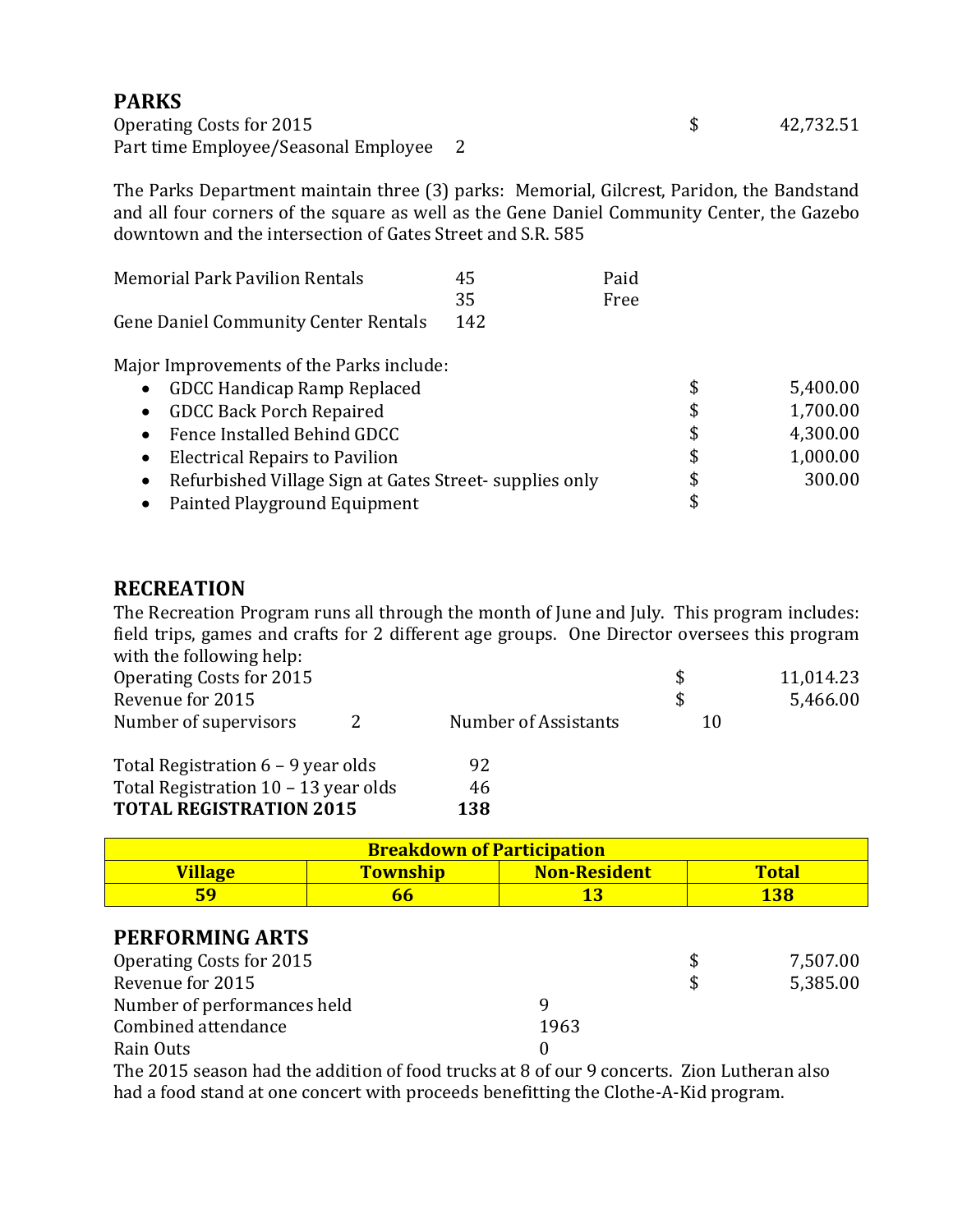| <b>CHRISTMAS AT THE SQUARE</b>         |     |    |           |
|----------------------------------------|-----|----|-----------|
| Registrations                          | 9   |    |           |
| <b>Actual Trees</b>                    | 9   |    |           |
| <b>SHADE TREE</b>                      |     |    |           |
| Operating Cost for 2015                |     | \$ | 11,787.00 |
|                                        |     |    |           |
| <b>Trees Planted</b>                   | 23  |    |           |
| <b>Trees Pruned</b>                    | 11  |    |           |
| <b>Trees Removed</b>                   | 34  |    |           |
| Trees Planted within the last 17 years | 969 |    |           |
| <b>HEALTH &amp; WELLNESS COMMITTEE</b> |     |    |           |
| <b>Operating Costs 2015</b>            |     | \$ | 874.62    |

Description of activities for 2015

• 1 Health Fair

Health Fair was held on June 26, 2015 at Crossroads Community Church; with 96 in attendance and 30 vendors. Fraud and Identity Protection program was held at GDCC in December.

## **UTILITY DEPARTMENT**

| Total Operating cost for 2015         | \$             | 1,010,509.53 |
|---------------------------------------|----------------|--------------|
| <b>Total Full Time Employees</b>      | $\overline{4}$ |              |
| <b>Total Part Time Employees</b>      | $\overline{1}$ |              |
| <b>Water Operating</b>                | \$             | 409,155.24   |
| Grinder Pump Maintenance              | \$             | 17,572.02    |
| South Well Field Loan                 |                | 7,200.12     |
| Capital Water Field/Towers            |                | 18,665.66    |
| <b>Water Capital Improvements</b>     | \$\$\$         | 136,917.32   |
| <b>Water Treatment Plant</b>          |                | 170,541.64   |
| <b>Water Towers</b>                   | \$\$\$\$       | 6,697.00     |
| Maple and Valley View Loan            |                | 0.00         |
| <b>Sewer Operating</b>                |                | 229,389.53   |
| Sewer Capital Improvements            | \$             | 14,371.00    |
| New Equipment:                        |                |              |
| Tractor                               | \$             | 9,999.00     |
| Trailer<br>$\bullet$                  | \$             | 1,579.00     |
| Improvements                          |                |              |
| Edwards Street Water Line Replacement | \$             | 44,324.00    |
| Gates Street Pump Repair              | \$             | 3,820.00     |
| <b>Floating Aerator</b>               | \$             | 6,218.00     |